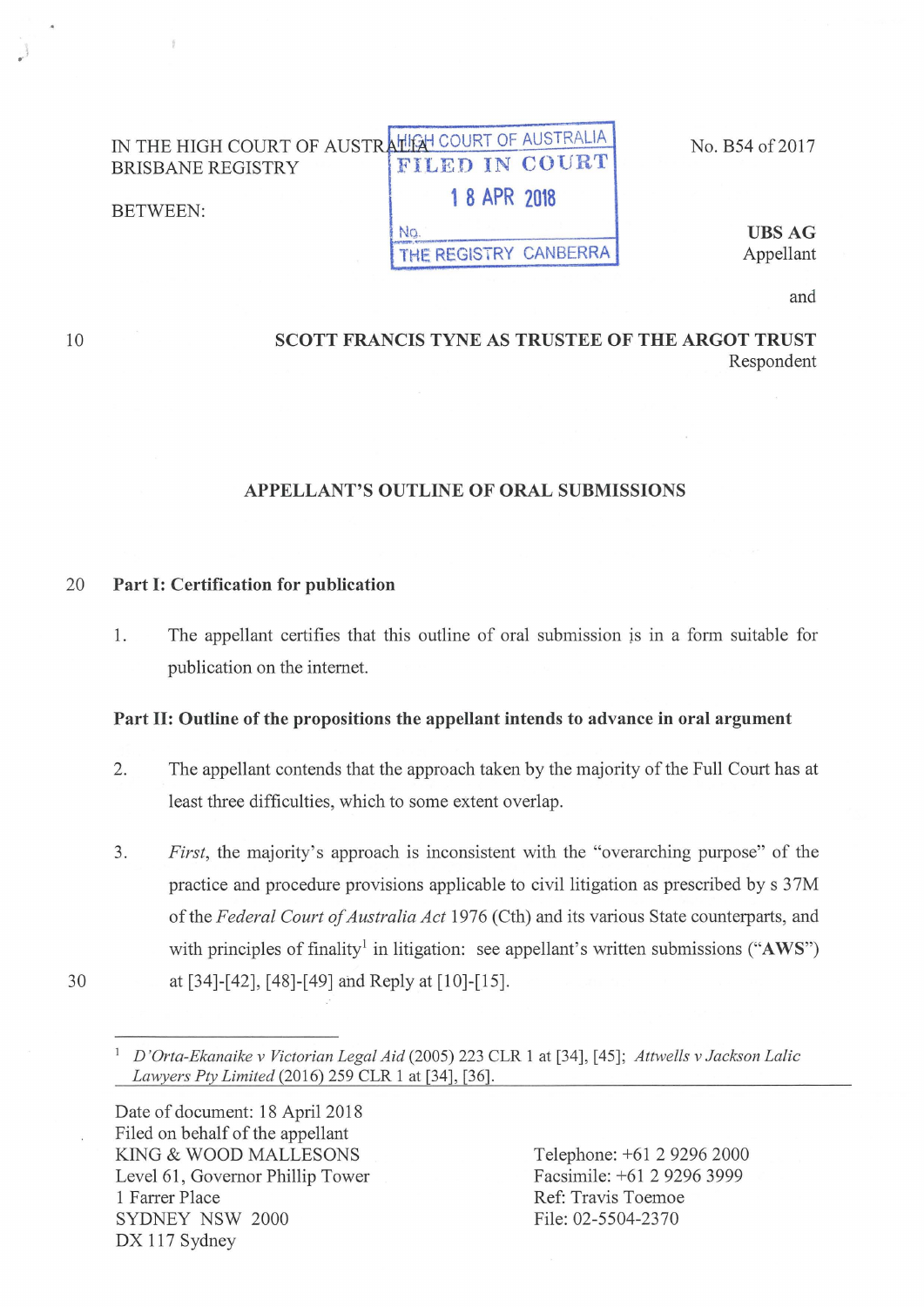2

Ñ.

5. The "overarching purpose" identified in s 37M cannot be achieved by allowing one or more of a number of plaintiffs, controlled by the same individual, to discontinue proceedings, then stand back and allow those proceedings to continue to a final judicial determination then, depending on the outcome of the first proceedings and without any explanation, commence fresh proceedings raising the same underlying substratum of facts and, in substance, the same claims against the same defendant.

6. *Secondly,* the majority of the Full Court paid no regard to whether the Argot Trust's bringing and maintaining the proceedings below would, in all the circumstances, bring the administration of justice into disrepute: see A WS at [34], [ 40], [ 46]-[ 49] and Reply at [9], [11]-[15].

7. In particular, the majority failed to give any or sufficient regard to the combination of delay, increased costs, vexation and waste of public resources arising from dealing with the same matter twice.

8. The majority should not have sought to resolve the issue by asking whether UBS will be required to "do now what it otherwise would have had to do in 2013" (at [108]; AB2/868.55).

9. Even if that were the case, the continuance of the proceedings would still be oppressive to UBS and would still bring the administration of justice into disrepute.

10. If the administration of justice permits a person controlling a number of plaintiffs to proceed as described above- namely, to cause one of those plaintiffs to discontinue and then, when and if the remaining plaintiff fails, to start fresh proceedings raising the same substratum of facts, without any explanation- the administration of justice is likely to be perceived as inefficient, careless about the incurrence of cost by the parties, and

10

20

<sup>2</sup>*Expense Reduction Analysts Group Pty Ltd v Armstrong Strategic Management and Marketing Pty Ltd* (2013) 250 CLR 303 at [56]- [57], [59]; *Aon Risk Services Australia Ltd v Australian National University* (2009) 239 CLR 175 at [92]-[93], [95], [98]-[100].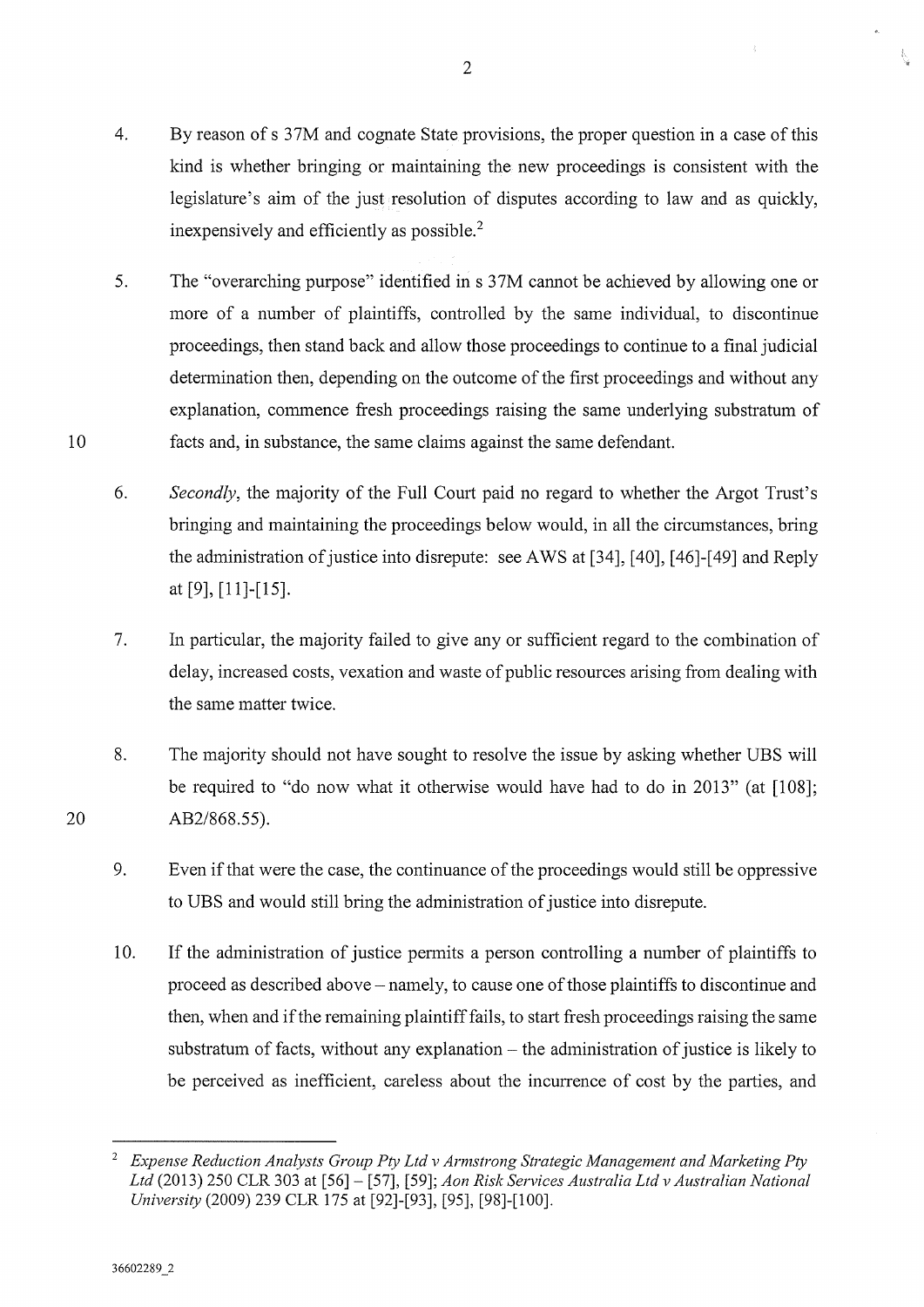profligate in the application of public monies, as observed by Dowsett J in the minority below (at [17]; AB2/835.20).

- 11. *Thirdly,* the approach taken by the majority of the Full Court depends upon the identification and application of a rigid, and erroneous,<sup>3</sup> principle of law, namely: if one of the original plaintiffs to earlier proceedings brings fresh proceedings, against the same defendant and raising the same facts, it is not open to a Court to find that the new proceedings are an abuse if the earlier proceedings were judicially detennined otherwise than through a trial on the underlying merits: see AWS at [33], [44]-[48] and Reply at  $[6]-[8]$ .
- 10 12. The rigidity of the principle was compounded, in this case, by the failure of the majority to have regard to all the relevant circumstances, including the earlier proceedings in the High Court of Singapore: see AWS at [50]-[58] and Reply at [16]-[18].
	- 13. This principle is inconsistent with the notion that the doctrine of abuse is inherently flexible and capable of arising in *any* circumstance in which the use of a court's procedures would be unjustifiably oppressive to a party or would bring the administration of justice into disrepute. 4

 $|\lambda|_{\sim}$ 

Jeremy Stoljar

Tel: 02 9232 2084 Fax: 02 9232 7740 Email: jstoljar@eightselbourne.com.au

L T Livingston

Tel: 02 9151 2065 Fax: 02 9233 1850 Email: livingston@newchambers.com.au

18 April2018

<sup>3</sup>*Walton v Gardiner* (1993) 177 CLR 378 at 397-398.

<sup>4</sup>*Tomlinson v Ramsey Food Processing Pty Ltd* (2015) 256 CLR 507 at [25]-[26]; *Timbercorp Finance Ltd (in liq) v Collins* (2016) 259 CLR 212 at [69].